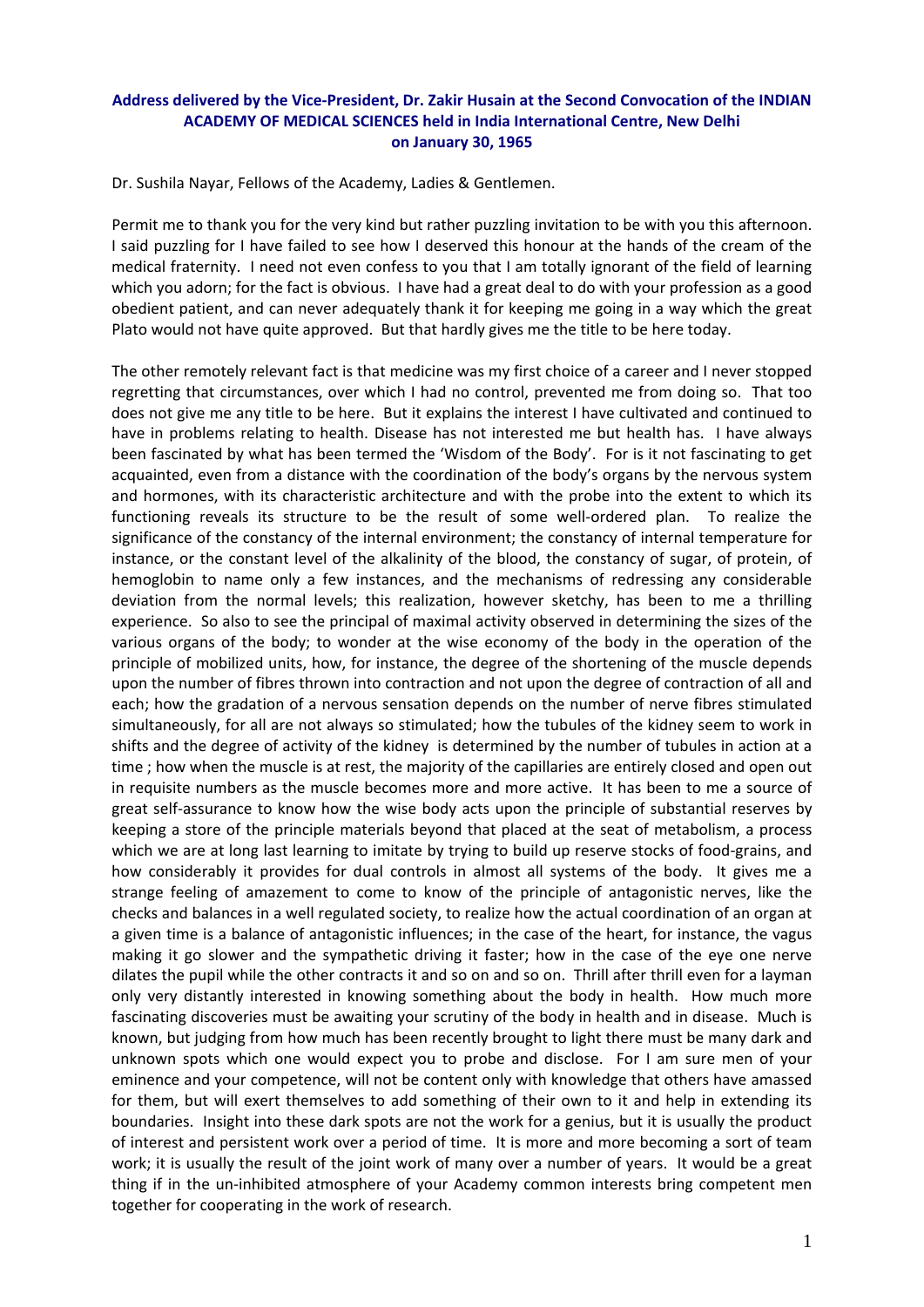There is another thing which I feel your Academy may well be trusted to do. It may help in removing some of the narrowness which the compartmentalizing of knowledge due to ever-growing specialization is bringing about. It may be possible for you to apply some effective corrective to it. Some of the most fruitful areas of research as you would naturally know, are marginal borderline areas on the frontiers of several so-called subjects. You may more easily bring together men who operate in neighboring territories and may be interested in allied problems. You may succeed in establishing contacts not only with experts in the natural sciences but also with men from what 'appears to be a distant region like Philosophy. For as a consequence of the impact of Darwinism upon the sciences of man and nature there has been a marked shift in scientific thinking to temporal perspectives, to more stress on relations and activities as against terms and substances, a shift from 'structure' to 'function'. The philosophical school identified with the elaboration of 'function' as an instrument of interpretations is that of pragmatism. It may be an enriching experience for you to get to be familiar with the development of this philosophical tendency which occupies a growingly more important position in the modern mental posture and methodology.

Representing as you do the elite of the medical profession you may with reason be expected to exert your influence on the framing of programmes of scientific advancement, and specially medical education and medical research. A great deal is being done in this behalf by the Government but that should not absolve you from the responsibility of suggesting ways and means for making medical education more fruitful, and stimulating medial research by creating a favourable environment for the scientists to constructively strive for the pursuit of knowledge. You may be legitimately concerned about encouraging and augmenting the various agencies for the promotion of research in medical colleges. Only so will Indian health problems, and they are many‐be solved by Indian scientists under Indian conditions. In the outlining of our major health problems, in encouraging and enabling our scientists to deal with these problems and in effectively transmitting knowledge about the control of disease to the community you have a triple role of great material significance to play.

You have another significant role to play. You should lead the way in prescribing the standards of research in the medical sciences. You should resist superficiality in the training of scientists. You will have to insist on throughness in techniques but also on breadth of vision, a broad view of the problems, their ramifications into several compartmentalized areas of medical knowledge and a capacity to adopt an integrated inter-disciplinary approach to problems. In bringing about this emphasis on the philosophy and discipline of scientific research I believe your Academy can play an important part.

Our country offers innumerable opportunities of research on the health problems of grave consequence to humanity. Large parts of the world including India, face serious malnutrition and hunger. Scientific knowledge for the prevention and treatment of nutritional disorders is readily available. This knowledge waits to be applied to the welfare of mankind. Education in nutrition is the crux of the problem. This Academy can play a part in spreading scientific knowledge about healthful living and nutrition, and thus make an impact on the health and ways of life of the people.

Then the sociological aspects of the health are largely sadly neglected. There is a great opportunity here for research that has a direct bearing on the promotion of human welfare. Then, again, problems of moral health constantly knock at the door of medical knowledge. Your efforts should contribute to open that door wide. Many problems specially relating to our social and physical environment, will claim your attention if you resolve to do so. I am sure the Academy will promote investigations not only into the prevalence of disease in rural areas but also into the background which favours the spread of disease and thus reach conclusions of far-reaching importance for the health of rural India.